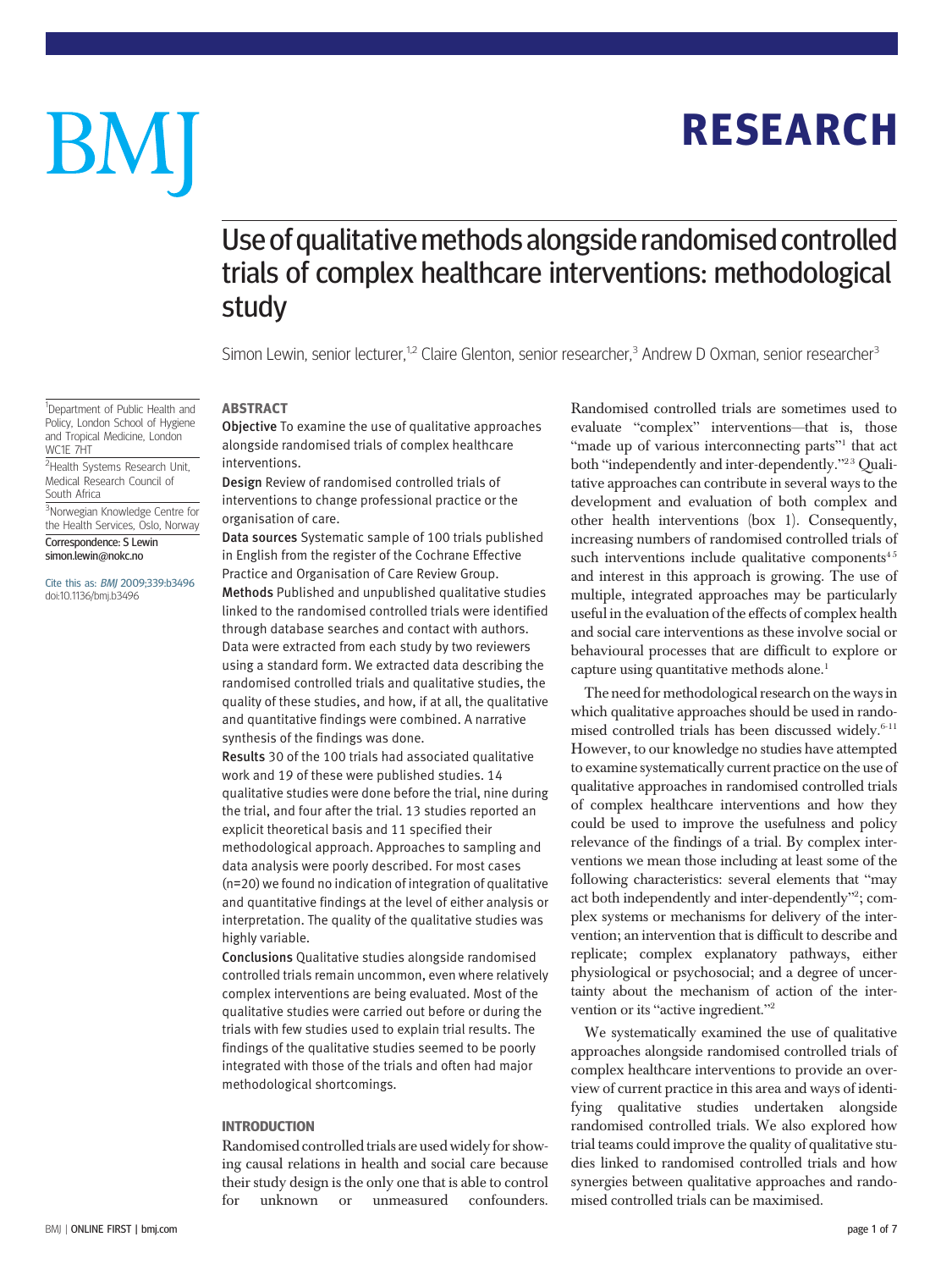Box 1 Ways in which qualitative methods can be used alongside randomised controlled trials

#### Before a trial

- To explore issues related to the healthcare question of interest or context of the research
- To generate hypotheses for examination in the randomised controlled trial
- To develop and refine the intervention
- To develop or select appropriate outcome measures

#### During a trial

- To examine whether the intervention was delivered as intended, including describing the intervention as delivered
- To "unpack" processes of implementation and change
- To explore deliverers' and recipients' responses to the intervention

#### After a trial

- To explore reasons for the findings of the trial
- To explain variations in effectiveness within the sample
- To examine the appropriateness of the underlying theory
- To generate further questions or hypotheses

#### **METHODS**

We obtained a list of all randomised controlled trials published in English during 2001-3 and included in the register of the Cochrane Effective Practice and Organisation of Care Review Group.12 From the list for each year (492 randomised controlled trials in total) we sampled every fifth study to obtain a sample of 100 trials (33 or 34 trials from each year). We chose this approach for several reasons. Firstly, we wanted a sample of recently published trials of more complex interventions as we assumed that the use of qualitative methods alongside such trials has increased in recent years. Secondly, the randomised controlled trials needed to have been published sufficiently long ago to allow associated qualitative studies also to have been published. Thirdly, we thought the Cochrane Effective Practice and Organisation of Care Review Group register, with its specific focus on interventions to change professional practice and the organisation of care, more likely to include a higher proportion of relatively complex randomised controlled trials than databases such as Medline or Embase. Details on studies included in this register and the search strategies used to locate them are available elsewhere.<sup>12</sup>

Where the sampled report was not the primary paper for the randomised controlled trial, the primary report was located. We attempted to identify all published and unpublished qualitative studies linked to these randomised controlled trials. We defined a qualitative study as any study that used qualitative methods for data collection or analysis.We initially checked the primary randomised controlled trial for citations of qualitative studies.We then located the primary randomised controlled trial in PubMed and searched for related studies and other studies published by the authors of the randomised controlled trial. We also located the randomised controlled trial in the Science and Social Science Citation Index and checked the list of studies citing the paper. Any potentially relevant titles and abstracts were examined and full papers obtained where necessary. Finally, we contacted the authors of the randomised controlled trials for information on any published or unpublished qualitative studies linked to their trials. We received responses for 76 of the 100 papers.

Two reviewers used a standard form to extract data from each "case"—that is, the randomised controlled trial and any qualitative studies. This included descriptions of the randomised controlled trials and qualitative studies; the quality of the randomised controlled trials and the qualitative studies; and information on the approaches (if any) used by the authors to combine the findings of the randomised controlled trials and qualitative studies. The quality of the trials was assessed using the quality checklist of the Cochrane Effective Practice and Organisation of Care Review Group.13 The quality of the qualitative studies was assessed using a modified checklist from the critical appraisal skills programme.<sup>14</sup> These modifications included further details on whether the qualitative approach was justified and appropriate to the research question, whether the research context was described adequately, and items to differentiate adequate reporting of methods from the appropriateness of those methods, in relation to the research question. We summarised the findings of the study narratively.

#### RESULTS

Thirty of the 100 included randomised controlled trials had qualitative work associated with them. Nineteen of these qualitative studies were published, either as stand alone papers or within another paper. In 23 (77%) of the 30 cases in which qualitative approaches were used, the researchers employed qualitative methods for both data collection and analysis. In the remaining seven cases some form of qualitative data collection (for example, group discussions or individual interviews) was used, but no formal analysis of these data using qualitative approaches was reported. Most of the qualitative studies (n=25) were carried out before or during the randomised controlled trial (figure). An explicit



Use of qualitative studies in sampled randomised controlled trials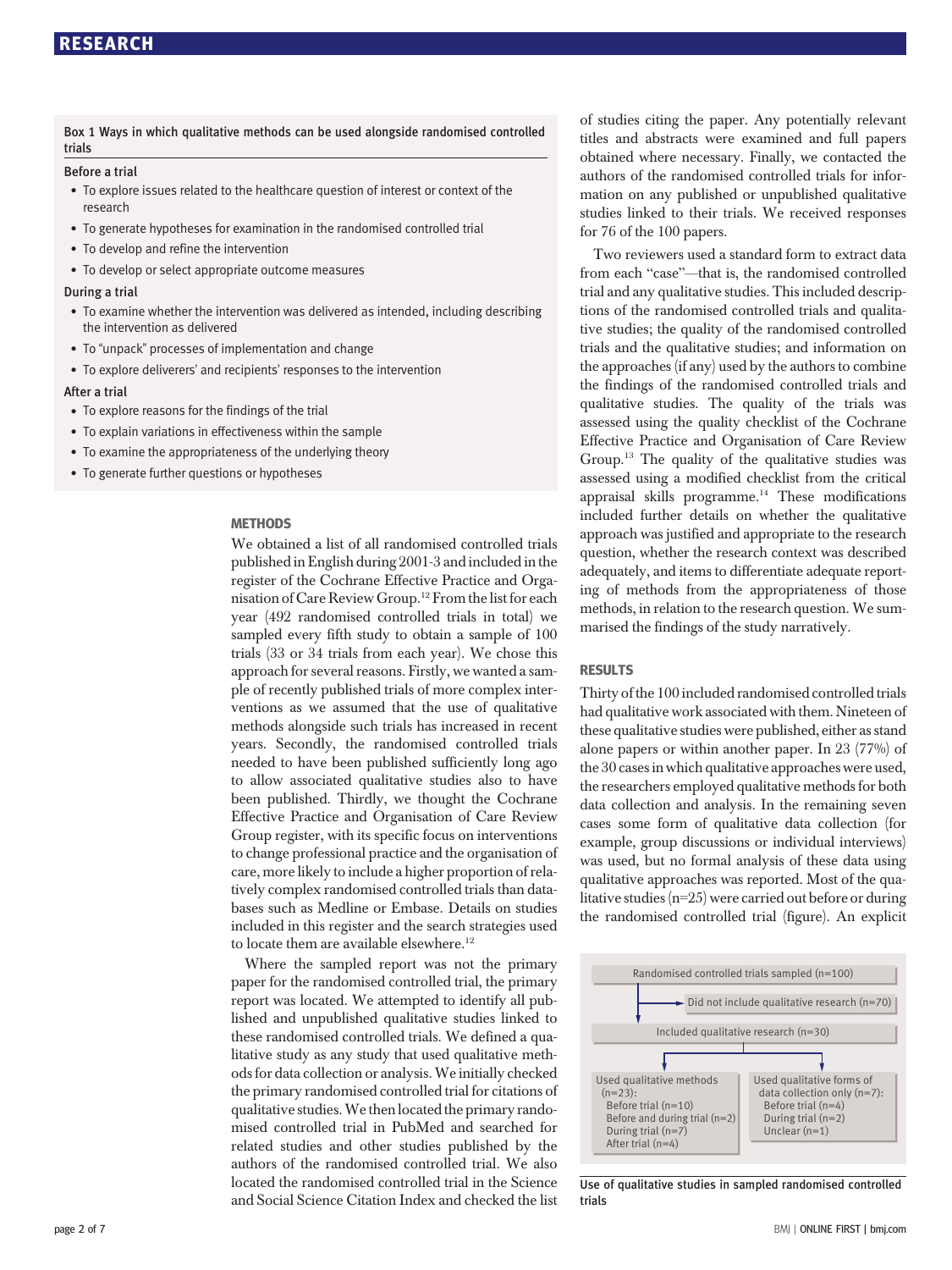Table 1 | Characteristics of qualitative studies included in this review and their level of integration with accompanying randomised controlled trials (studies that used only qualitative methods of data collection are not described)

| Randomised controlled trial,<br>country                            | <b>Qualitative study</b>                                    | Health service issue tackled<br>by intervention                                                                                        | Trial stage during<br>which qualitative<br>research<br>undertaken | Methodological approach<br>to qualitative work                                                                                                          | <b>Reasons for</b><br>including<br>qualitative<br>methods in trial | Nature and degree<br>of qualitative and<br>trial data<br>integration in<br>analysis and<br>interpretation |
|--------------------------------------------------------------------|-------------------------------------------------------------|----------------------------------------------------------------------------------------------------------------------------------------|-------------------------------------------------------------------|---------------------------------------------------------------------------------------------------------------------------------------------------------|--------------------------------------------------------------------|-----------------------------------------------------------------------------------------------------------|
| Burns 2002, <sup>w1</sup> UK                                       | Weaver 2003 <sup>w2</sup>                                   | Community based management of<br>people with psychosis                                                                                 | During trial                                                      | "Thematic interview survey" and<br>"critical incident approach"                                                                                         | 6, 7, 8, 9, 11                                                     | B                                                                                                         |
| Davies 2002, <sup>w3</sup> Canada                                  | Davies 2002, W4<br>Graham 2004 <sup>w5</sup>                | Uptake of obstetric guidelines                                                                                                         | After trial                                                       | "Qualitative case study research<br>methodology"                                                                                                        | 7, 8, 9                                                            | B                                                                                                         |
| Faithfull 2001, <sup>w6</sup> UK                                   | Faithfull 1995 <sup>w7</sup>                                | Morbidity and satisfaction with care<br>in men treated with radical<br>radiotherapy for cancer of prostate<br>and bladder              | Before trial                                                      | Not stated                                                                                                                                              | 1,4                                                                | Α                                                                                                         |
| Fretheim 2003, <sup>w8</sup> Norway                                | Fretheim 2004 <sup>w9</sup>                                 | Appropriate use of antihypertensive<br>and cholesterol lowering drugs for<br>prevention of cardiovascular disease                      | Before and during<br>trial                                        | Not stated                                                                                                                                              | 3                                                                  | Α                                                                                                         |
| Jaatinen 2002, <sup>w10</sup> Finland                              | Jaatinen 2003 <sup>w11</sup>                                | Managing doctor referrals to<br>specialist                                                                                             | After trial                                                       | Action research                                                                                                                                         | 12                                                                 | B (but hard to say as<br>so little data)                                                                  |
| Jibaja-Weiss 2003, w <sup>12</sup> USA                             | Jibaja-Weiss<br>$2003^{w12}$                                | Breast and cervical cancer screening                                                                                                   | Before trial                                                      | Not stated                                                                                                                                              | 3                                                                  | F (No information)                                                                                        |
| Kaner 2003, W13 UK                                                 | Lock 2002 <sup>w14</sup>                                    | Alcohol use                                                                                                                            | Before trial                                                      | Grounded theory                                                                                                                                         | 1, 3                                                               | Α                                                                                                         |
| Koniak-Griffen 2003, <sup>w 15</sup> USA                           | Lesser 2003 <sup>w16</sup>                                  | HIV prevention in adolescent mothers                                                                                                   | During trial                                                      | Ethnography                                                                                                                                             | 1,6                                                                | Ε                                                                                                         |
| McKinstry 2002, <sup>w17</sup> UK                                  | Unpublished                                                 | Telephone versus face to face<br>consultations to manage requests for<br>same day appointments                                         | After trial                                                       | None specified                                                                                                                                          | $\overline{7}$                                                     | D                                                                                                         |
| Miles 2002, <sup>w18</sup> UK                                      | Miles 2002 <sup>w19</sup>                                   | Whether sexual health clinics for<br>women led by specialist nurses are as trial<br>effective as those led by senior house<br>officers | Before and during                                                 | Focused ethnographic approach,<br>grounded theory approach                                                                                              | 1, 5, 6, 7, 8                                                      | B                                                                                                         |
| Osganian 2002 <sup>w 20</sup> (primary<br>paper Luepker 2000), USA | Finnegan 2000, <sup>w 21</sup><br>Zapka 1999 <sup>w22</sup> | Delay in presentation to hospital for<br>acute myocardial infarction                                                                   | Before trial                                                      | Not specified, but social cognitive<br>theory and self regulatory model of<br>health and illness behaviour both<br>informed interview guide             | 1, 3                                                               | B                                                                                                         |
| Robling et al 2002, <sup>w23</sup> UK                              | Robling 1998, w24<br>Hale 1999 <sup>w25</sup>               | Use of direct access magnetic<br>resonance imaging by general<br>practitioners                                                         | Before trial                                                      | Critical incident technique in which<br>each magnetic resonance imaging<br>requested was regarded as a critical<br>incident and was focus for interview | 1,4                                                                | Α                                                                                                         |
| Scheel 2002, <sup>w26</sup> Norway                                 | Scheel 2002 <sup>w27</sup>                                  | Assisting people with lower back pain<br>to return to work                                                                             | Before trial                                                      | None specified                                                                                                                                          | 3                                                                  | Ε                                                                                                         |
| Stange 2003, W28 USA                                               | Goodwin 2001 <sup>w29</sup>                                 | Improving delivery of preventive<br>services                                                                                           | During trial                                                      | Ethnography                                                                                                                                             | 12                                                                 | D                                                                                                         |
| Szmukler 2003, W30 UK                                              | Stern 1999 <sup>w31</sup>                                   | Support for carers of patients with<br>psychosis                                                                                       | During trial                                                      | Narrative approach plus "relative<br>influence questioning" for question<br>guidance                                                                    | 13                                                                 | D                                                                                                         |
| Thapar 2002, W32 UK                                                | Unpublished                                                 | Primary care of people with epilepsy                                                                                                   | Before trial                                                      | Not stated                                                                                                                                              | 3                                                                  | D                                                                                                         |
| Tijhuis 2002, W33 Netherlands                                      | Unpublished,<br>Tijhuis 2003 <sup>w34</sup>                 | Care for people with rheumatoid<br>arthritis                                                                                           | Before trial                                                      | Not stated                                                                                                                                              | $\overline{4}$                                                     | D                                                                                                         |
| Von Koch 2001, <sup>w35</sup> Sweden                               | Von Koch 1998, w36<br>Von Koch 2000 <sup>w37</sup>          | Rehabilitation after acute stroke                                                                                                      | During trial.                                                     | Study a: "qualitative case study";<br>study b: not stated                                                                                               | Study a: 5, 6, 7;<br>study b: 5                                    | Α                                                                                                         |
| Wallace 2002, W38 UK                                               | Unpublished,<br>MacFarlane<br>2002 <sup>w39</sup>           | Communication between general<br>practitioners, specialists, and<br>patients about specialist<br>consultations                         | During trial                                                      | Study a: none specified (called<br>"qualitative evaluation"; study b:<br>grounded theory approach                                                       | Study a: 7; study<br>b: 6, 7                                       | Study a: B; study b: F                                                                                    |
| Watson 2002, $\sqrt[4]{40}$ UK                                     | Watson $2000^{\text{w41}}$                                  | Evidence based prescribing by<br>pharmacists                                                                                           | Before trial                                                      | Not stated, but used theory of<br>planned behaviour to design<br>interview guide                                                                        | 1, 3                                                               | Α                                                                                                         |
| Wheeler 2003, <sup>w42</sup> USA                                   | Clark 1994 <sup>w43</sup>                                   | Management of heart disease in older<br>women                                                                                          | Before trial                                                      | None specified. Implied to be loosely<br>based on grounded theory                                                                                       | 1, 3, 5                                                            | B                                                                                                         |
| Young 2003, <sup>w44</sup> Canada                                  | Young 2004 <sup>w45</sup>                                   | Care for patients after myocardial<br>infarction                                                                                       | After trial                                                       | None specified (study notes that<br>"qualitative design used"                                                                                           | $\overline{7}$                                                     | B                                                                                                         |
| Zermansky 2002, <sup>w46</sup> UK                                  | Petty 2001 <sup>w47</sup>                                   | Appropriateness of repeat drugs<br>prescribed to elderly patients                                                                      | During trial                                                      | Not stated                                                                                                                                              | 12                                                                 | Α                                                                                                         |

1=exploring issues related to healthcare question of interest or research context; 2=generating hypotheses for examination in randomised controlled trial; 3=developing and refining intervention; 4=development or selection of appropriate outcome measures; 5=examining fidelity or integrity of interventions delivered, including describing intervention as delivered; 6="unpacking" implementation and change processes; 7=exploring deliverers' and recipients' responses to intervention; 8=exploring reasons for trial findings; 9=explaining variations in effectiveness within sample; 10=examining appropriateness of underlying theory; 11=generating further questions or hypotheses; 12=other; 13=unclear; A=no integration (analyses and interpretation done separately); B=analyses done separately, with degrees of integration in interpretation; C=integration during both analysis and interpretation; D=not reported; E=other; F=unclear.w48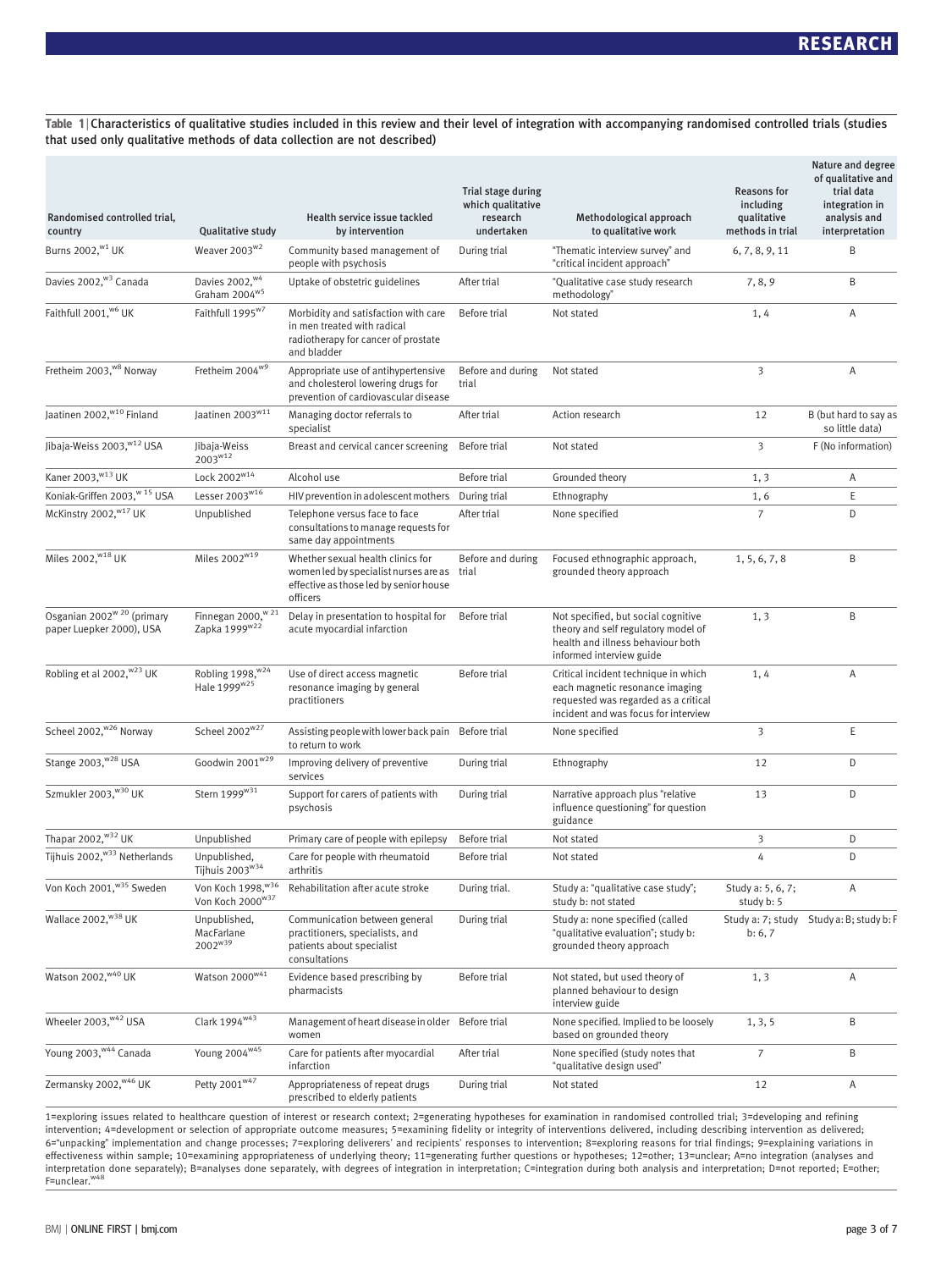Box 2 Example of a qualitative study exploring how trial participants experienced the intervention (adapted from Harrison et al 2006<sup>15</sup>)

#### Background

Researchers carried out a randomised controlled trial in the United Kingdom to evaluate the effects of joint teleconsultations on hospital follow-up appointments. They concluded that patients' overall satisfaction was higher for teleconsultations than for conventional outpatient appointments. A proportion of patients were, however, dissatisfied with their teleconsultation. It was not possible to determine from the trial findings the reasons for satisfaction or dissatisfaction or how satisfaction could be increased in other telemedicine programmes. The qualitative study aimed to answer these questions.

#### Qualitative methods used

Semistructured individual interviews were carried out with 24 patients within one month of their teleconsultations. The researchers used the framework approach to carry out a thematic analysis of these data.

#### Findings

Joint teleconsultations were, overall, highly acceptable to patients for several reasons. These included enhanced customer care, such as enhanced convenience, reduced cost, and increased punctuality. Most patients also appreciated the presence of the general practitioner in the consultation, feeling that this improved communication between the specialist and generalist and allowed the general practitioner to summarise and interpret the consultation for the patient. However, one patient stated that they had been excluded from the consultation. Other patients were dissatisfied with parts of the consultation because they would have preferred to be examined directly by the specialist. Some patients found that the technology interfered with their communication with the doctor for instance, because of lack of synchronisation between sound and vision. The authors of the study discussed how some of these factors could be tackled in joint teleconsultations in the future.

> theoretical basis for the intervention was reported in 12 of the 30 cases.

Randomised controlled trials that included qualitative research

The 30 trials that included qualitative research were carried out in a variety of settings, from general

Box 3 Example of a qualitative study exploring why people declined to participate in a randomised controlled trial (adapted from Petty et al 2001<sup>16</sup>)

#### Background

Researchers carried out a randomised controlled trial in the UK to evaluate the effectiveness of pharmacist run clinical drug reviews in patients aged 65 years or more from general practices. Eligible participants were contacted by post, sent one reminder, and contacted by telephone if no response had been made. Twenty six per cent (n=68) of those contacted by telephone did not wish to participate in the study. The aim of the qualitative study was to identify reasons for non-participation.

#### Qualitative methods used

Researchers used unstructured questions to ask the 68 patients their reasons for not wishing to participate. The responses were recorded in writing. The researchers independently carried out a thematic analysis of these data, then agreed on a set of categories.

#### Results from the qualitative study

Ten broad categories of reasons for non-participation were identified. These included administrative categories such as difficulties in reading the invitation letter and not being available at the time suggested. Other categories were tied to behavioural factors such as confusion or lack of understanding of the trial, negative attitudes to health care, and mistrust of the objectives of the trial. The authors suggested that these factors needed to be addressed to increase the number of patients consenting to studies on drug review.

practices to communities and consumers' homes. Twenty four of the trials were carried out in primary care and the remaining six trials evaluated interventions in secondary care or across a mix of levels.

The trials dealt with a wide range of healthcare issues, the most common being mental health, the appropriate use of medicines, and sexual health. All the trials were carried out in high income countries. The methodological quality of the trials that included qualitative research was similar to those without such studies.

#### Qualitative studies

#### Objectives of the studies

The objectives of the qualitative studies varied widely (table 1). The 16 studies done either before the trial, or before and during the trial, had one or more of the following objectives: to explore the knowledge, attitudes, or practices of the target groups about the topic in question; to explore the illness experience of consumers; to develop the intervention; and to develop the instrument used to measure the effects of the intervention in the randomised controlled trial.

The nine qualitative studies done during the trials had a wide range of objectives. These included describing the intervention as delivered and exploring issues influencing the effects of the intervention, the illness experience of consumers, participants' experiences of the intervention (box 2), and reasons for refusal to participate in the trial (box 3).

Of the four qualitative studies carried out after the trial, two explored participants' experiences of the intervention, one explored factors influencing the effects of the intervention (box 4), and one analysed the process for development of the intervention.

#### Methodological approach, sampling, data collection, and data analysis

The methodological approaches of the included studies were heterogeneous.Whereas 19 of the qualitative studies did not refer to any specific methodological approach, 11 mentioned approaches such as grounded theory, ethnography, action research, and narrative approaches. Ten studies used several methods for data collection (most often combinations of individual interviews and group discussions), 10 utilised individual interviews only, five used focus groups only, and two used different forms of observation. The remaining three studies were unpublished and we were not able to obtain further information on data collection from the authors.

A number of studies inadequately reported several aspects of the methods: 13 did not describe their sampling approach and the remainder used a mix of purposive, convenience, and random sampling. In 14 studies we could find no information on the approach used to analyse data. Where such information was reported, thematic or content analysis or framework analysis was utilised (n=10) and, more rarely, a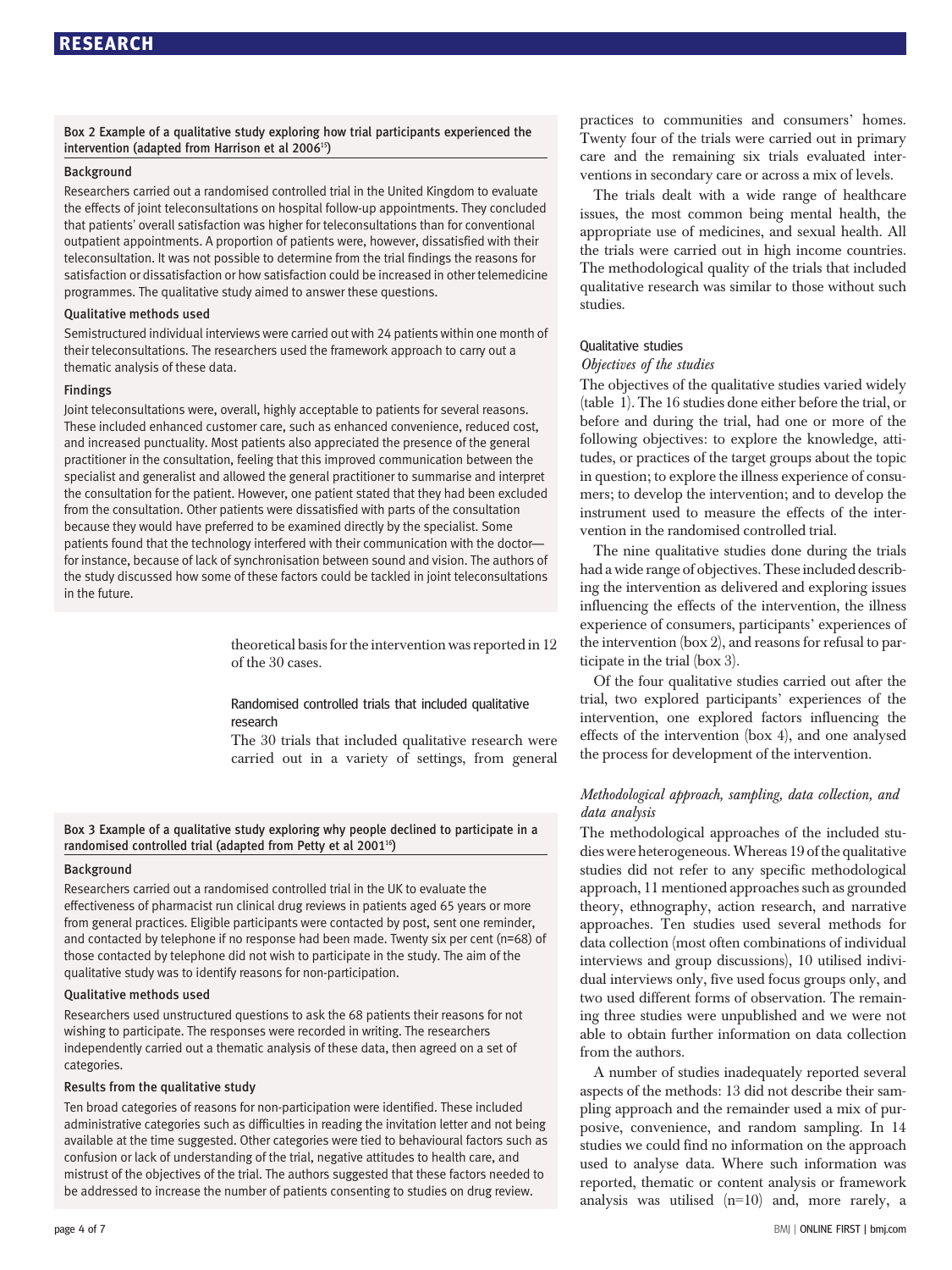Box 4 Example of a qualitative study exploring the reasons for the findings of the trial (adapted from Davies et al  $2002^{17}$  and Graham et al  $2004^{18}$ )

#### Background

Researchers evaluated a strategy for implementing guidelines for nursing care during labour in hospital in Canada. The results of the trial were mixed. The researchers then carried out a qualitative study to explore why this guideline was introduced successfully in some settings but not in others.

#### Qualitative methods used

A case study approach was used, with individual interviews and group discussions done with nurses, nurse administrators, and nurse educators at the study sites. Interviews were audiorecorded and transcribed and a form of thematic analysis was applied.

#### Results from the qualitative study

A wide range of factors related to the study settings, the recipients of the guideline, and the characteristics of the guideline interacted to affect implementation of the guideline. Important factors included changes to the external environment of clinical practice; leadership and the availability of equipment in the study settings; concerns among the health professionals targeted; and strategies used to promote uptake of the guideline. The authors concluded that more attention was needed to identify organisational barriers to change and to address these using tailored implementation strategies.

> grounded theory approach (n=2). Four studies used other approaches.

#### Links between qualitative studies and randomised controlled trials

Where the findings of the trial and qualitative studies were reported in separate papers, the link between the two was not always clear from the papers themselves. Sixteen of the qualitative studies shared authors with the report of the randomised controlled trial. Only nine papers explicitly described some level of linkage between the study teams.

In two of the studies the researchers stated that they had used a "mixed method" approach. Our review of the studies indicated some integration in the interpretation of the results from the trials and the

Table 2 | Methodological quality of 20 of 30 included qualitative studies that had sufficient information to carry out a quality assessment

| <b>Quality criterion</b>                                    | Met<br>criterion | Did not meet<br>criterion | Unclear        |
|-------------------------------------------------------------|------------------|---------------------------|----------------|
| Is this study qualitative research?                         | 18               | 0                         | $\overline{2}$ |
| Are research questions clearly stated?                      | 18               | $\overline{2}$            | $\Omega$       |
| Have ethical issues been taken into consideration?          | 4                | 1                         | 15             |
| Is qualitative approach clearly justified?                  | 4                | 10                        | 6              |
| Is approach appropriate for research question?              | 17               | $\Omega$                  | 3              |
| Is study context clearly described?                         | 8                | 9                         | 3              |
| Is role of researcher clearly described?                    | $\overline{2}$   | 17                        | 1              |
| Is sampling method clearly described?                       | 11               | 6                         | 3              |
| Is sampling strategy appropriate for research question?     | 8                | $\mathbf 0$               | 12             |
| Is method of data collection clearly described?             | 12               | 4                         | 4              |
| Is data collection method appropriate to research question? | $16*$            | $\Omega$                  | 4              |
| Is method of analysis clearly described?                    | 13               | 5                         | $\overline{2}$ |
| Is analysis appropriate for research question?              | 13               | $\Omega$                  | 7              |
| Are claims made supported by sufficient evidence?           | 11               | 6                         | 3              |

\*For five studies for which the details of methods of data collection were not clearly described or were unclear (for example, where and when data were collected), the data collection method itself, such as individual interviews or focus group discussions, was assessed as appropriate to research question.

qualitative research in eight cases although the analysis of the data was carried out separately. In most cases  $(n=13)$ , however, we found no evidence of integration at the level of interpretation.

#### Quality of the qualitative studies

Ten qualitative studies (including the seven with no formal analysis of the qualitative data) did not provide sufficient data to allow assessment of methodological quality. Quality assessment was therefore carried out on 20 studies (table 2). This showed high variability, with the most common weaknesses including lack of a clear justification for the qualitative approach used (no information in 16 studies); inadequate descriptions of context, sampling, data collection, and analysis methods; little reflection on the researcher's role in the research process (no information in 17 studies); lack of clarity on how ethical issues had been taken into consideration (no information in 15 studies), and insufficient evidence to support the claims made in the paper.

We did not identify any relation between interventions that reported using an explicit theoretical framework and the quality of qualitative studies carried out alongside trials of those interventions.

#### **DISCUSSION**

Qualitative studies undertaken alongside randomised controlled trials of interventions to change organisation and practice remain uncommon. Less than one third of recently completed trials of relatively complex interventions in the Cochrane Effective Practice and Organisation of Care register included some form of qualitative research. Of these, only about two thirds were published studies. This is surprising given the nature of these interventions and the growing awareness of the role that qualitative research can play in the design and evaluation of interventions.<sup>581920</sup> Furthermore, contacts with authors suggested that many valued the findings of qualitative studies. Why then are qualitative approaches not used more extensively alongside trials? Constraints on resources and poor access to relevant expertise were mentioned by study authors in response to our requests for information on qualitative studies. It has also been suggested that linear models for evaluating interventions may impede the use of qualitative approaches. These models, it is suggested, view such evaluation as passing through a series of phases from the development of hypotheses to efficacy trials and then effectiveness trials. This may contribute to the view that earlier phases of research, such as efficacy trials, do not need to incorporate qualitative studies to explore the effects of contextual and other moderating factors. Such methods are seen as important only in the later phases of evaluation.<sup>21</sup>

Although much has been written on qualitative process evaluation alongside trials of complex interventions, the largest group of qualitative studies identified were those carried out before trials. Firstly, this suggests that reviewers who aim to understand better the effects of interventions through examining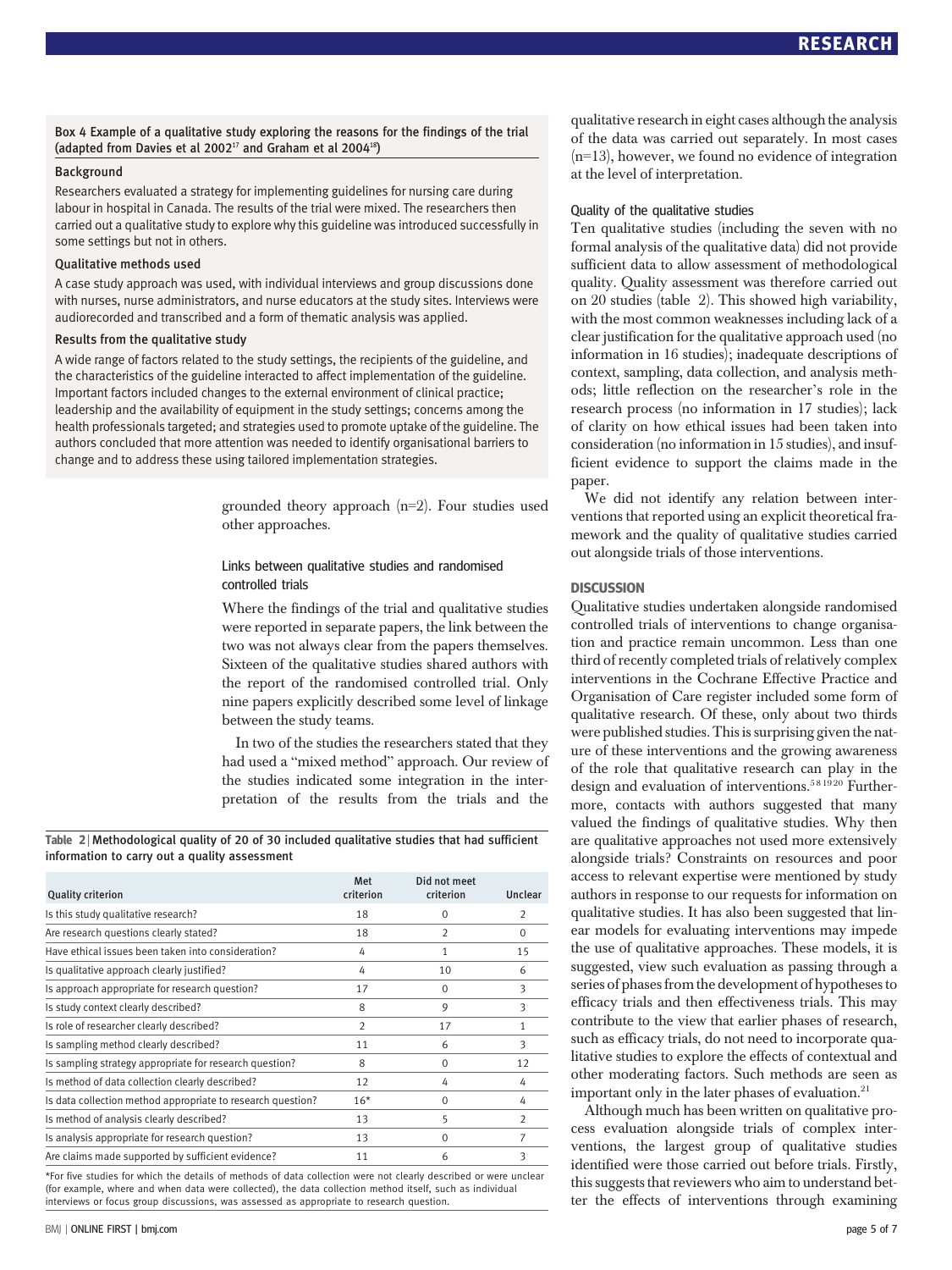Box 5 Improving the quality and usefulness of qualitative studies carried out alongside randomised controlled trials

- There is potential for far greater use of qualitative approaches alongside randomised controlled trials of complex interventions. In many randomised controlled trials, opportunities to understand better the effects of interventions and how they are experienced by recipients are not fully utilised. Funders, journals, and other stakeholders should encourage trial teams to use and report qualitative approaches alongside randomised controlled trials and to consider the implications of these qualitative findings for interpretation of the trial results
- Further efforts are needed to improve the reporting of qualitative studies, including the context of the research, the role of researchers, and the methods used
- Methods need to be developed for linking qualitative studies and randomised controlled trials in medical databases, including efforts to ensure that qualitative studies carried out alongside trials include a universal trial reference number (www. who.int/ictrp/utrn/en/index.html), so that the studies can be located more easily
- The ways in which quantitative and qualitative researchers work together in developing and evaluating interventions needs further exploration so as to understand better how to maximise the potential synergies between these different approaches

qualitative process evaluations may locate little data. Secondly, it indicates the need for more attention to this aspect of trial design.

The rigour of qualitative studies undertaken alongside randomised controlled trials, or at least the reporting of methods used, is an important concern. We identified major shortcomings in many of these studies, particularly issues of sampling, analysis, and critical analysis of the researchers' roles. Interestingly an explicit theoretical basis for the intervention was reported in over a third of cases—a higher proportion than reported in recent reviews on the use of theory in implementation research.<sup>2223</sup> Twice as many of the randomised controlled trials that included qualitative work also had a clearly specified theoretical basis (40%) compared with randomised controlled trials without any qualitative work (20%). However, the use of theory is by no means the norm in studies in this specialty (only 27% of randomised controlled trials did so explicitly) and it remains unclear whether interventions based explicitly on a particular theoretical approach

#### WHAT IS ALREADY KNOWN ON THIS TOPIC

Complex healthcare interventions involve social processes that can be difficult to explore using quantitative methods alone

Qualitative research can support the design of interventions and improve understanding of the mechanisms and effects of complex healthcare interventions

Increasing numbers of randomised trials of complex interventions are now thought to include qualitative components

#### WHAT THIS STUDY ADDS

Qualitative studies remain relatively uncommon alongside trials of complex healthcare interventions

Most of the qualitative studies identified were carried out before the trial so opportunities to understand better the effects of interventions and how they are experienced by recipients are not being fully utilised

Most of the qualitative studies had important methodological shortcomings and their findings were often poorly integrated with those of the trial in which they were nested are more likely to be effective than those designed using pragmatic processes.<sup>24-26</sup>

In our sample we found little evidence of explicit integration of data from qualitative studies and randomised controlled trials and few cases discussed mixed methods approaches. Such data could be integrated in several ways. Discussion of the trial findings could draw on both the qualitative and quantitative data in, for example, exploring reasons for success or failure of the intervention or for variation in effects across sites or individuals. Description of the intervention could also make explicit how qualitative approaches contributed, for example, to identifying barriers to change and developing the intervention. The extent of collaboration within trial teams between researchers from different disciplines, such as social scientists and epidemiologists, is another important aspect. The reported data did not, however, allow us to explore this adequately, and further work on the basis of case studies of trial teams is needed.

#### Limitations of the study

This study has several possible limitations. Firstly, we may not have identified all qualitative studies linked to the index randomised controlled trials. However, we did receive a high response rate from the authors of randomised controlled trials, and other reviews have indicated that this approach identifies the largest number of additional studies.<sup>23</sup> All methods of identifying studies were resource intensive—a potential barrier to examining qualitative work done alongside trials. Secondly, trials sampled from the Cochrane Effective Practice and Organisation of Care database may not be representative of all randomised controlled trials evaluating interventions to change professional practice and the organisation of care. The sampled trials are unlikely to be representative of randomised controlled trials more widely but are likely to be similar, in terms of their use of qualitative methods, to other randomised controlled trials of complex interventions. Finally, our analysis is based largely on study reports. These may not reflect the extent of integration of qualitative and quantitative findings.

#### Conclusions

Although well conducted qualitative studies can support trial design and improve our understanding of the effects of complex interventions and the mechanisms through which changes occur, qualitative studies remain relatively uncommon alongside trials of complex interventions. Most of the qualitative studies were carried out before the trial, had important methodological shortcomings, and the findings were poorly integrated with those of the trials. This study highlights ways in which the quality and usefulness of qualitative studies carried out alongside randomised controlled trials can be improved (box 5). Further work is needed to develop further methodological and practical guidance for trial teams who plan to utilise qualitative approaches.<sup>827</sup>